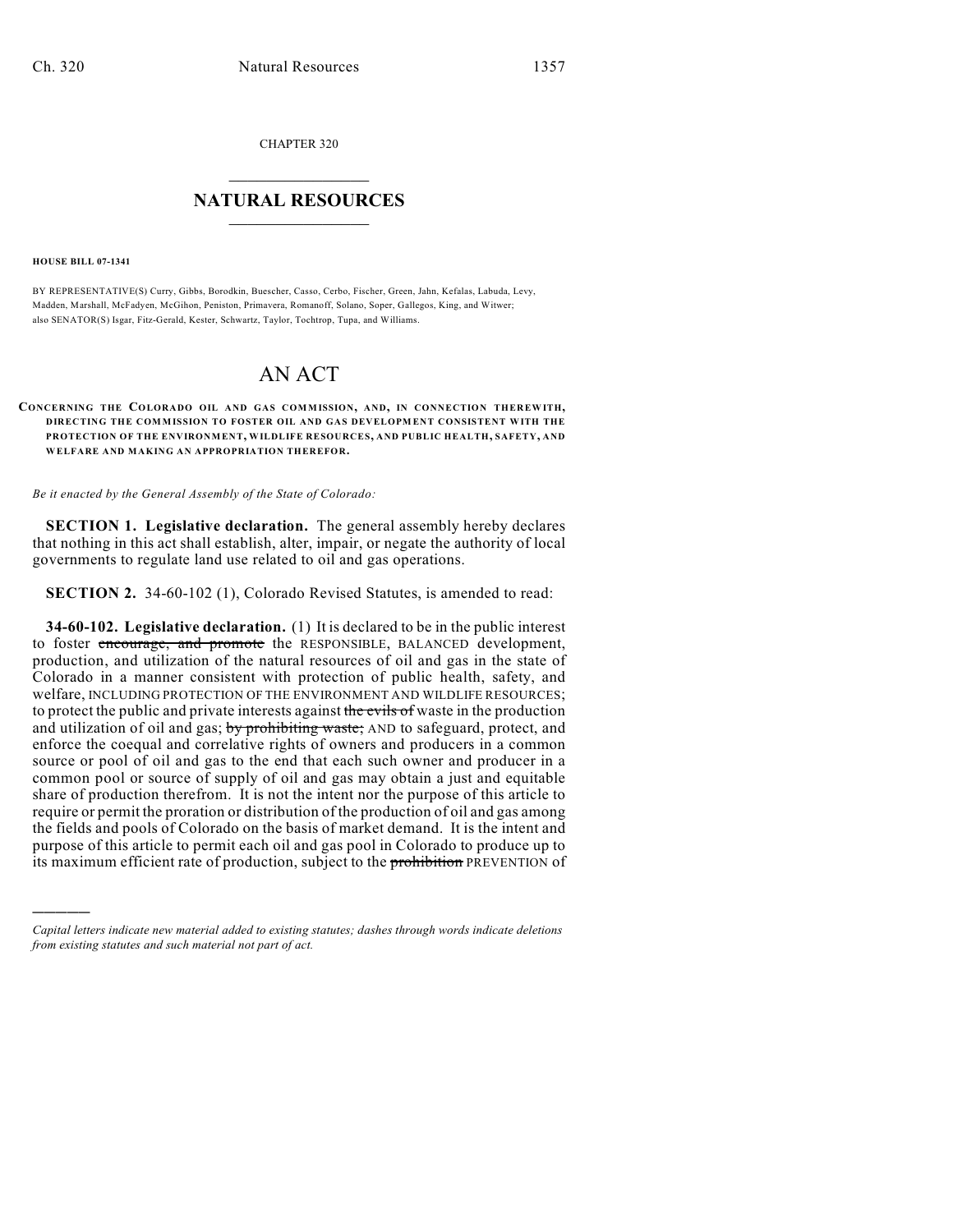waste, CONSISTENT WITH THE PROTECTION OF PUBLIC HEALTH, SAFETY, AND WELFARE, INCLUDING PROTECTION OF THE ENVIRONMENT AND WILDLIFE RESOURCES, and subject further to the enforcement and protection of the coequal and correlative rights of the owners and producers of a common source of oil and gas, so that each common owner and producer may obtain a just and equitable share of production therefrom.

**SECTION 3.** 34-60-104 (2) (a), Colorado Revised Statutes, is amended to read:

**34-60-104. Oil and gas conservation commission - report - publication repeal.** (2) (a) (I) Effective  $\frac{\text{July } 1, 1994 \text{ JULY } 1, 2007, \text{ the commission shall}}{\text{[1]}$ consist of NINE MEMBERS, seven members OF WHOM SHALL BE appointed by the governor with the consent of the senate, AND TWO OF WHOM, THE EXECUTIVE DIRECTOR OF THE DEPARTMENT OF NATURAL RESOURCES AND THE EXECUTIVE DIRECTOR OF THE DEPARTMENT OF PUBLIC HEALTH AND ENVIRONMENT, SHALL BE EX OFFICIO VOTING MEMBERS. AT LEAST two members shall be appointed from west of the continental divide, and, to the extent possible, consistent with this paragraph (a), the other members shall be appointed taking into account the need for geographical representation of other areas of the state with high levels of oil and gas activity or employment. Two members shall not be employed by the oil and gas industry and shall be individuals with formal training or substantial experience in agriculture, land reclamation, environmental protection, or soil conservation. Five THREE members shall be individuals with substantial experience in the oil and gas industry, and at least two of said five THREE members shall have a college degree in petroleum geology or petroleum engineering; ONE MEMBER SHALL BE A LOCAL GOVERNMENT OFFICIAL; ONE MEMBER SHALL HAVE FORMAL TRAINING OR SUBSTANTIAL EXPERIENCE IN ENVIRONMENTAL OR WILDLIFE PROTECTION; ONE MEMBER SHALL HAVE FORMAL TRAINING OR SUBSTANTIAL EXPERIENCE IN SOIL CONSERVATION OR RECLAMATION; AND ONE MEMBER SHALL BE ACTIVELY ENGAGED IN AGRICULTURAL PRODUCTION AND ALSO BE A ROYALTY OWNER. EXCLUDING THE EXECUTIVE DIRECTORS FROM CONSIDERATION, no more than four members of the commission shall be members of the same political party.

(II) SUBJECT TO PARAGRAPH (b) OF THIS SUBSECTION (2), NOTHING IN THIS PARAGRAPH (a) SHALL BE CONSTRUED TO REQUIRE A HOLDOVER MEMBER OF THE COMMISSION HOLDING OFFICE ON JULY 1, 2007, TO COMPLY WITH THE PROVISIONS OF THIS PARAGRAPH (a), AS AMENDED, UNLESS SUCH PERSON IS REAPPOINTED TO THE COMMISSION FOR ANOTHER TERM OF OFFICE. NOTHING IN THIS SUBPARAGRAPH (II) SHALL ALTER, IMPAIR, OR NEGATE THE AUTHORITY OF THE GOVERNOR TO REMOVE OR APPOINT MEMBERS OF THE COMMISSION PURSUANT TO PARAGRAPH (b) OF THIS SUBSECTION (2).

(III) (A) THE COMMISSION SHALL SUBMIT A QUARTERLY REPORT TO THE GENERAL ASSEMBLY CONCERNING THE NUMBER OF COMPLAINTS RECEIVED BY THE COMMISSION AND ITS STAFF, A BREAKDOWN OF THE TYPES OF COMPLAINTS, THE NAMES AND ADDRESSES OF THE PERSONS SUBMITTING THE COMPLAINTS, AND HOW THE COMMISSION AND ITS STAFF ADDRESSED THE COMPLAINTS.

(B) THIS SUBPARAGRAPH (III) IS REPEALED, EFFECTIVE JULY 1, 2010.

**SECTION 4.** 34-60-106 (2) (d), Colorado Revised Statutes, is amended to read: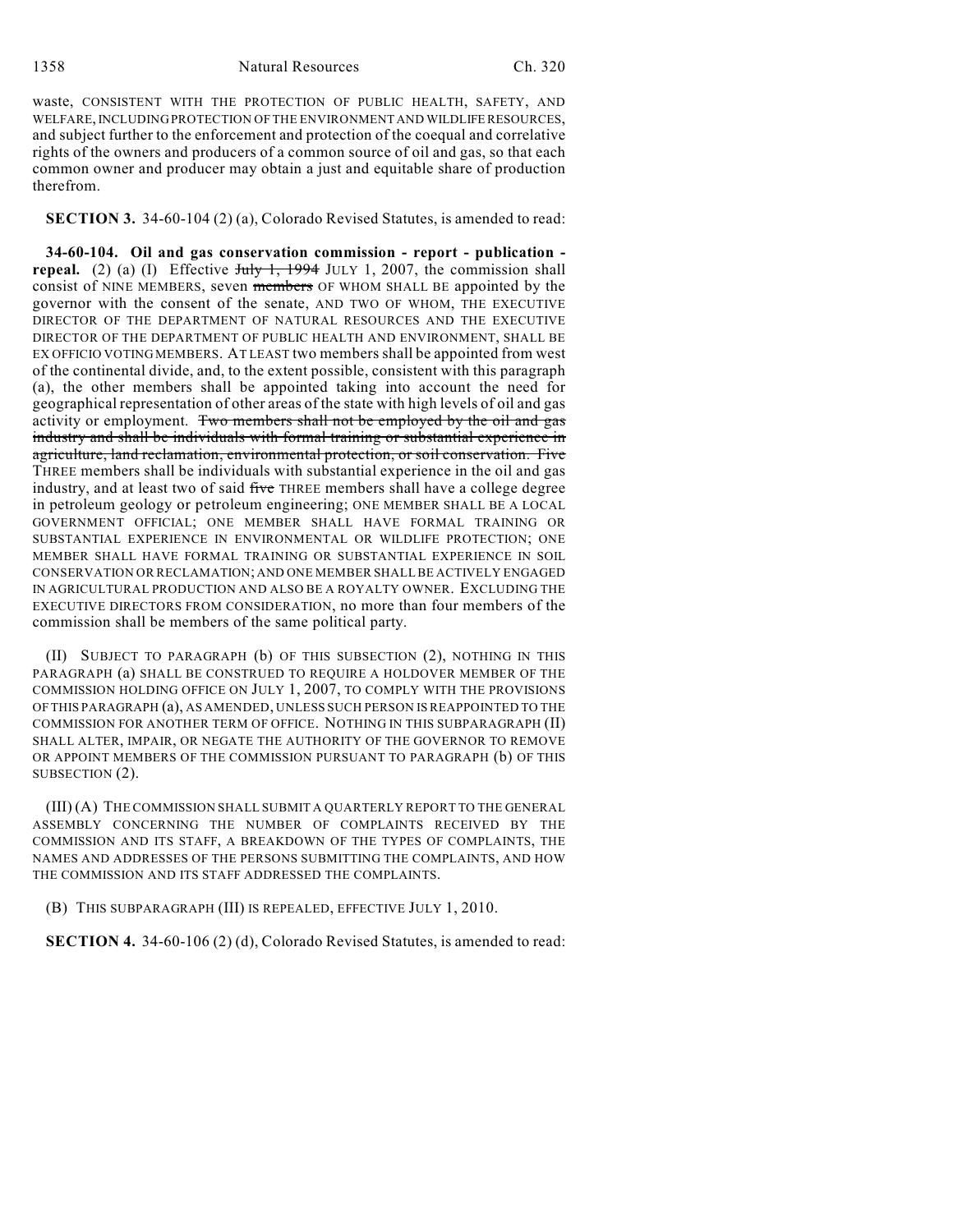**34-60-106. Additional powers of the commission - rules - repeal.** (2) The commission has the authority to regulate:

(d) Oil and gas operations so as to prevent and mitigate significant adverse environmental impacts on any air, water, soil, or biological resource resulting from oil and gas operations to the extent necessary to protect public health, safety, and welfare, INCLUDING PROTECTION OF THE ENVIRONMENT AND WILDLIFE RESOURCES, taking into consideration cost-effectiveness and technical feasibility.

**SECTION 5.** 34-60-106 (11), Colorado Revised Statutes, is amended to read:

**34-60-106. Additional powers of the commission - rules - repeal.** (11) (a) EXCEPT AS SPECIFIED IN PARAGRAPH (b) OF THIS SUBSECTION (11), BY APRIL 1, 2008, the commission shall:

(I) (A) PROMULGATE RULES TO ESTABLISH A TIMELY AND EFFICIENT PROCEDURE FOR THE REVIEW OF APPLICATIONS FOR A PERMIT TO DRILL AND APPLICATIONS FOR AN ORDER ESTABLISHING OR AMENDING A DRILLING AND SPACING UNIT.

(B) THE COMMISSION SHALL SEMIANNUALLY SUBMIT A REPORT TO THE GENERAL ASSEMBLY THAT TRACKS THE NUMBER OF APPLICATIONS FOR PERMITS TO DRILL, THE AVERAGE TIME TO REVIEW AND ISSUE PERMITS TO DRILL, AND A DESCRIPTION OF THE NUMBER AND CHARACTER OF APPLICATIONS FOR PERMITS TO DRILL FOR WHICH APPROVAL HAS BEEN WITHHELD, INCLUDING THE ULTIMATE DISPOSITION OF SUCH APPLICATIONS. THIS SUB-SUBPARAGRAPH (B)IS REPEALED, EFFECTED JULY 1, 2010.

(II) Promulgate rules, and regulations IN CONSULTATION WITH THE DEPARTMENT OF PUBLIC HEALTH AND ENVIRONMENT, to protect the health, safety, and welfare of the general public in the conduct of oil and gas operations. THE RULES SHALL PROVIDE A TIMELY AND EFFICIENT PROCEDURE IN WHICH THE DEPARTMENT HAS AN OPPORTUNITY TO PROVIDE COMMENTS DURING THE COMMISSION'S DECISION-MAKING PROCESS. THIS RULE-MAKING SHALL BE COORDINATED WITH THE RULE-MAKING REQUIRED IN SECTION 34-60-127 (3) (d), AS ENACTED BY HOUSE BILL 07-1298 AT THE FIRST REGULAR SESSION OF THE SIXTY-SIXTH GENERAL ASSEMBLY, SO THAT THE TIMELY AND EFFICIENT PROCEDURE ESTABLISHED PURSUANT TO THIS SUBSECTION (11) IS APPLICABLE TO THE DEPARTMENT AND TO THE DIVISION OF WILDLIFE.

(b) UPON REQUEST BY THE COMMISSION, THE GENERAL ASSEMBLY, ACTING BY BILL, MAY EXTEND THE DEADLINE TO PROMULGATE RULES PURSUANT TO THIS SUBSECTION (11) UNTIL JULY 1, 2008. THE GENERAL ASSEMBLY SHALL REVIEW THE RULES PROMULGATED PURSUANT TO THIS SUBSECTION (11) ACTING BY BILL PURSUANT TO SECTION 24-4-103, C.R.S., AND RESERVES THE RIGHT TO ALTER OR REPEAL SUCH RULES.

**SECTION 6.** 34-60-106 (11), as amended by House Bill 07-1180, enacted at the first regular session of the sixty-sixth general assembly, is amended to read:

**34-60-106. Additional powers of the commission - rules - repeal.** (11) (a) EXCEPT AS SPECIFIED IN PARAGRAPH (b) OF THIS SUBSECTION (11), BY APRIL 1, 2008, the commission shall: promulgate rules: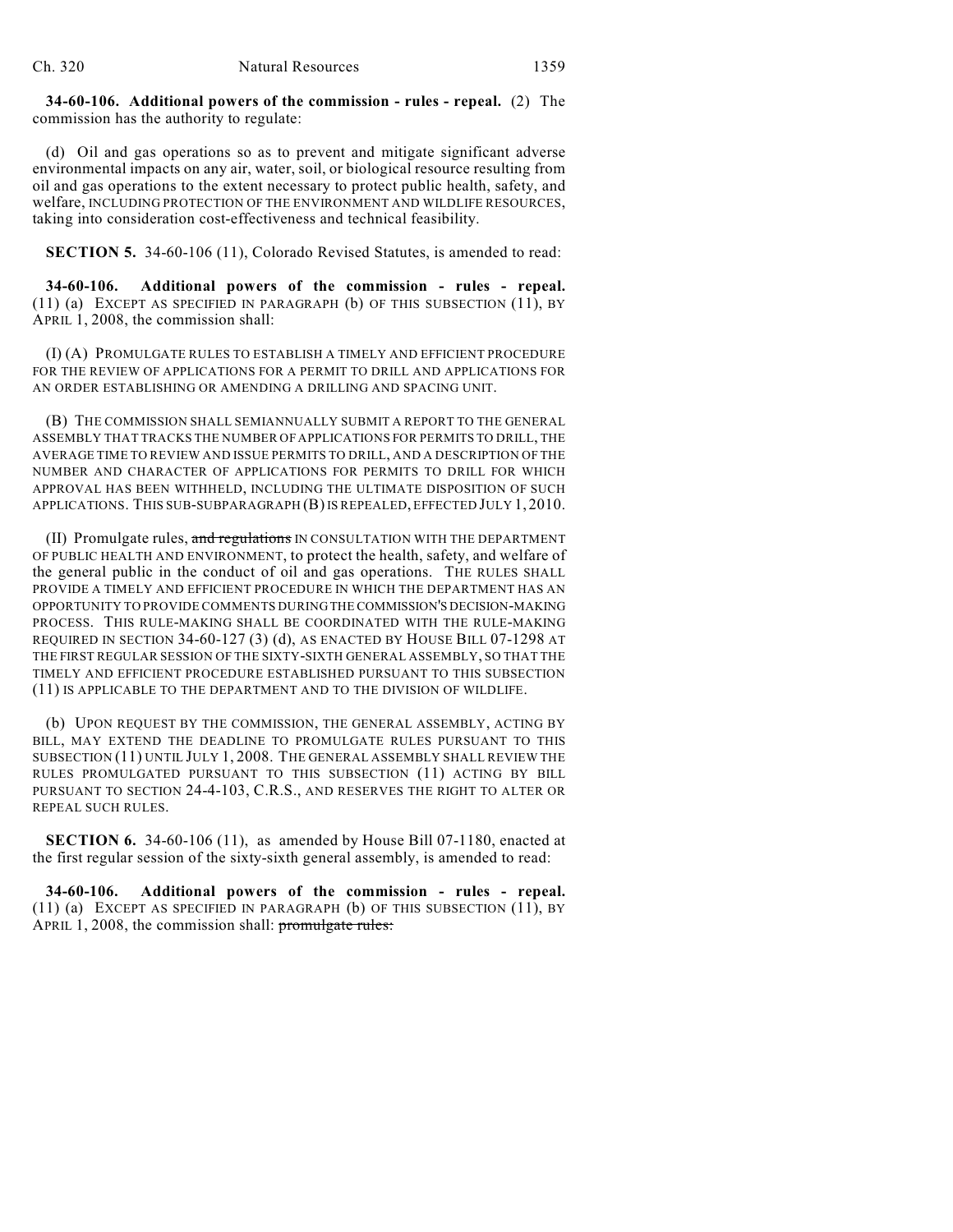(a) (I) (A) To protect the health, safety, and welfare of the general public in the conduct of oil and gas operations; PROMULGATE RULES TO ESTABLISH A TIMELY AND EFFICIENT PROCEDURE FOR THE REVIEW OF APPLICATIONS FOR A PERMIT TO DRILL AND APPLICATIONS FOR AN ORDER ESTABLISHING OR AMENDING A DRILLING AND SPACING UNIT.

(B) THE COMMISSION SHALL SEMIANNUALLY SUBMIT A REPORT TO THE GENERAL ASSEMBLY THAT TRACKS THE NUMBER OF APPLICATIONS FOR PERMITS TO DRILL, THE AVERAGE TIME TO REVIEW AND ISSUE PERMITS TO DRILL, AND A DESCRIPTION OF THE NUMBER AND CHARACTER OF APPLICATIONS FOR PERMITS TO DRILL FOR WHICH APPROVAL HAS BEEN WITHHELD, INCLUDING THE ULTIMATE DISPOSITION OF SUCH APPLICATIONS. THIS SUB-SUBPARAGRAPH (B)IS REPEALED, EFFECTED JULY 1, 2010.

(II) PROMULGATE RULES, IN CONSULTATION WITH THE DEPARTMENT OF PUBLIC HEALTH AND ENVIRONMENT, TO PROTECT THE HEALTH, SAFETY, AND WELFARE OF THE GENERAL PUBLIC IN THE CONDUCT OF OIL AND GAS OPERATIONS. THE RULES SHALL PROVIDE A TIMELY AND EFFICIENT PROCEDURE IN WHICH THE DEPARTMENT HAS AN OPPORTUNITY TO PROVIDE COMMENTS DURING THE COMMISSION'S DECISION-MAKING PROCESS. THIS RULE-MAKING SHALL BE COORDINATED WITH THE RULE-MAKING REQUIRED IN SECTION 34-60-127 (3) (d), AS ENACTED BY HOUSE BILL 07-1298 AT THE FIRST REGULAR SESSION OF THE SIXTY-SIXTH GENERAL ASSEMBLY, SO THAT THE TIMELY AND EFFICIENT PROCEDURE ESTABLISHED PURSUANT TO THIS SUBSECTION (11) IS APPLICABLE TO THE DEPARTMENT AND TO THE DIVISION OF WILDLIFE.

(b) (I) UPON REQUEST BY THE COMMISSION, THE GENERAL ASSEMBLY, ACTING BY BILL, MAY EXTEND THE DEADLINE TO PROMULGATE RULES PURSUANT TO PARAGRAPH (a) OF THIS SUBSECTION (11) UNTIL JULY 1, 2008. THE GENERAL ASSEMBLY SHALL REVIEW THE RULES PROMULGATED PURSUANT TO PARAGRAPH (a) OF THIS SUBSECTION (11) ACTING BY BILL PURSUANT TO SECTION 24-4-103, C.R.S., AND RESERVES THE RIGHT TO ALTER OR REPEAL SUCH RULES.

 $(b)$  (II) By January 1, 2008, THE COMMISSION SHALL PROMULGATE RULES to ensure the accuracy of oil and gas production reporting by establishing standards for wellhead oil and gas measurement and reporting. At a minimum, the rules shall address engineering standards, heating value, specific gravity, pressure, temperature, meter certification and calibration, and methodology for sales reconciliation to wellhead meters. The rules shall be consistent with standards established by the American society for testing and materials, the American petroleum institute, the gas processors association, or other applicable standards-setting organizations, and shall not affect contractual rights or obligations.

**SECTION 7.** 34-60-119, Colorado Revised Statutes, is amended to read:

**34-60-119. Production - limitation.** This article shall never be construed to require, permit, or authorize the commission or any court to make, enter, or enforce any order, rule, regulation, or judgment THAT PRORATES PRODUCTION BY requiring restriction of production of any pool or of any well, except a well or wells drilled in violation of section 34-60-116, to an amount less than the well or pool can produce without waste.